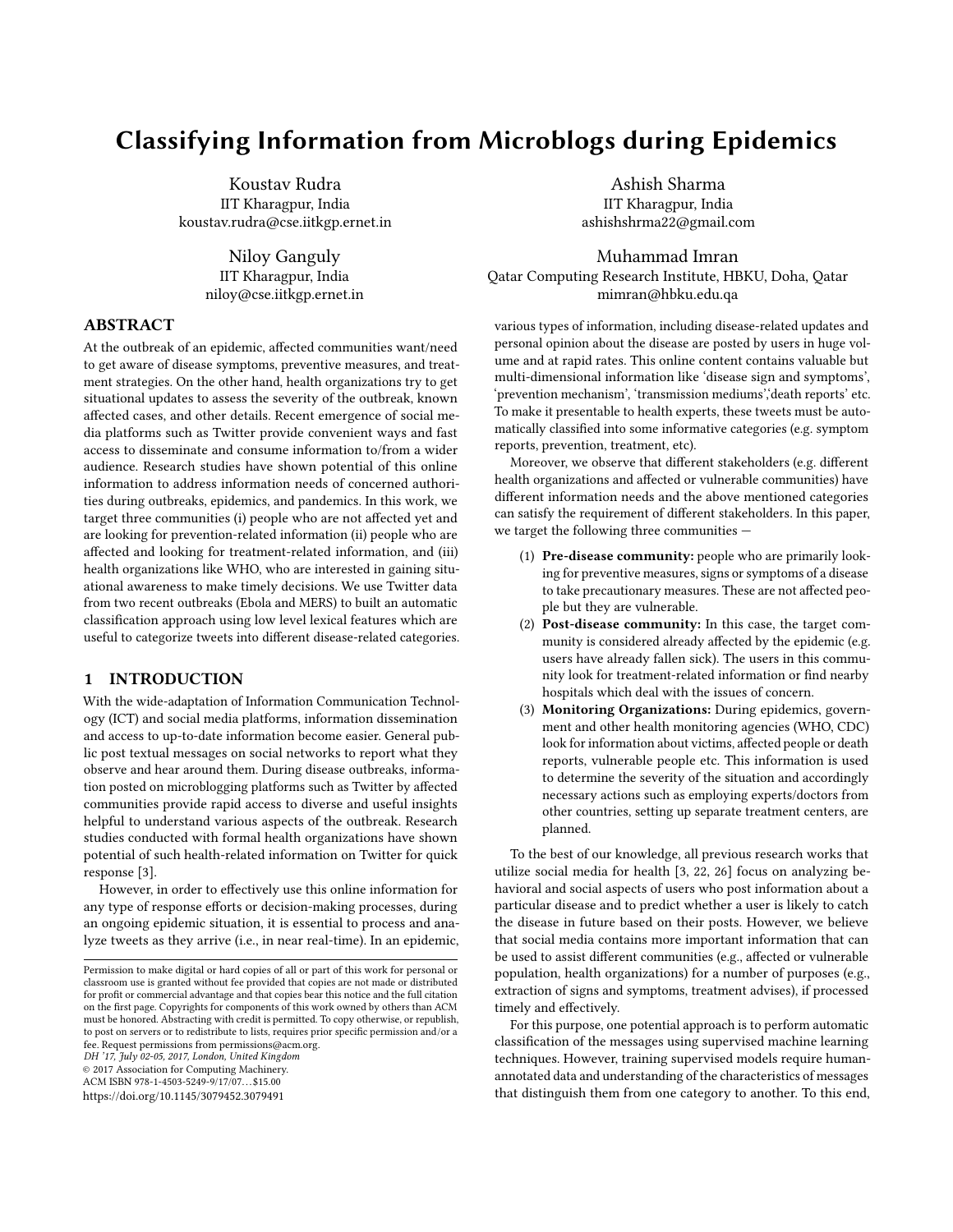we first aim to understand the low-level lexical features which can be used to distinguish between different disease categories and stages (i.e. pre, post). Based on the identified features, we employ supervised machine learning technique to develop a classifier. However, building machine learning classifier requires human-labeled examples, which are often not available at the outbreak of a disease. In order to address the issue of labeled example scarcity, another challenge that we tackle in this work is to develop generic classifier applicable for multiple diseases. To this end, our vocabularyindependent features allow the classifier to perform accurately in cross-domain scenarios, e.g., when the classifier trained over tweets posted during a past outbreak is used to predict tweets of a future/current outbreak.

To evaluate, we check the performance of our proposed classifier using real-world Twitter datasets collected during two recent disease outbreaks namely Ebola and Middle East Respiratory Syndrome (MERS) [\[19,](#page-4-3) [20\]](#page-4-4). Low-level lexical features perform quite well compared to vocabulary based approach [\[9\]](#page-4-5) specially in crossdomain scenario (section [4\)](#page-2-0).

The rest of the paper is organized as follows. In the next section, we summarize related work in this domain. Section [3](#page-1-0) provides details regarding our datasets and classification categories. Section [4](#page-2-0) describes human-annotation and feature learning steps along with the results. We conclude the paper in section [5.](#page-4-6)

## <span id="page-1-1"></span>2 RELATED WORK

Twitter, Facebook, online health forums and message boards are increasingly being used by professionals and patients to obtain health information and share their health experiences [\[11\]](#page-4-7). Fox et al [\[21\]](#page-4-8) reported that 80% of the internet users have utilized online available information on health-related topics like disease symptoms, diagnosis or treatment. The popularity of social media in medical and health domain has gained attention from researchers for studying various topics on healthcare. In this section, we provide a brief overview of them.

Various methods have been proposed for mining health and medical information from clinical notes. Most of these works have focused on extracting a broad class of medical conditions (e.g., diseases, injuries, and medical symptoms) and responses (e.g., diagnoses, procedures, and drugs), with the goal of developing applications that improve patient care [\[4,](#page-4-9) [8,](#page-4-10) [24\]](#page-4-11). Recently, Goodwin et al [\[6\]](#page-4-12) proposed a clinical question-answering system.

Scanfield et al [\[17\]](#page-4-13) used Q-Methodology to determine the main categories of content contained in Twitter users' status updates mentioning antibiotics. Lu et al [\[12\]](#page-4-14) built a framework based on clustering analysis technique to explore interesting health-related topics from online health community. Recently large scale researches have been done in exploring how microblogs can be used to extract symptoms related to disease [\[13\]](#page-4-15), mental health [\[7\]](#page-4-16) and so on. Most of the methods proposed for extracting information from clinical text utilize earlier proposed systems (e.g. MetaMap [\[1\]](#page-4-17), cTakes [\[16\]](#page-4-18)) for mapping clinical documents to concepts of medical terminologies and ontologies (e.g. UMLS [\[23\]](#page-4-19), SNOMED CT [\[25\]](#page-4-20)). However, tools like MetaMap were designed specifically to process clinical documents and user-generated medical text from social media differ

significantly from formal texts. Recent studies have shown that directly applying Metamap on Social Media Data leads to low quality word labels [\[18\]](#page-4-21).

Now a days, microblogs provide vast range of real time information about current events, disasters, epidemics etc. These microblogs are not written in a formal way; rather they contain spelling mistakes, noises, many shorthand expressions etc. Researchers put lot of effort in designing text classification techniques [\[9,](#page-4-5) [15\]](#page-4-22) suitable for microblogs. To our knowledge, all the existing methods try to extract knowledge from past medical records. In this work, we try to propose a realtime classifier which can classify short microblog messages posted during epidemics into various informative categories.

# <span id="page-1-0"></span>3 DATASET AND CLASSIFICATION OF MESSAGES

This section describes the datasets of tweets that are used to evaluate our classification approach.

# 3.1 Epidemics

We collected the crisis-related messages using AIDR platform [\[9\]](#page-4-5) from Twitter posted during two recent epidemics.

- (1) Ebola: This dataset consists of 5.08 million messages posted between August 6th, 2014 and January 19th, 2015 obtained using different keywords (e.g., #Ebola, · · · ).
- (2) MERS: This dataset was collected during Middle East Respiratory Syndrome (MERS) outbreak, which consists of 0.215 million messages posted between April 27th and July 16th, 2014 obtained using different keywords (e.g., #MERS, · · · )

For each event, we selected the first 200,000 English tweets in chronological order. The language of a tweet is checked using the language information provided by Twitter.

#### 3.2 Types of tweets posted during epidemics

As stated earlier, tweets posted during an epidemic event include disease-related tweets as well as non-disease tweets. We employed human volunteers to observe different categories of the tweets and asked them to annotate accordingly (details in Section [4\)](#page-2-0). The different disease categories our volunteers identified (which agrees with prior works [\[6,](#page-4-12) [10\]](#page-4-23)) are as follows. Some example tweets of each category are shown in Table [1.](#page-2-1)

Disease-related Messages: Messages which contain disease-related information are primarily of the following five types:

- (1) Symptom reports of symptoms such as fever, cough, diarrhea, and shortness of breath or questions related to these symptoms.
- (2) Prevention questions or suggestions related to the prevention of disease or mention of a new prevention strategy.
- (3) Disease transmission reports of disease transmission or questions related to disease transmission.
- (4) Treatment questions or suggestions regarding the treatments of the disease.
- (5) Death report reports of affected people due to the disease.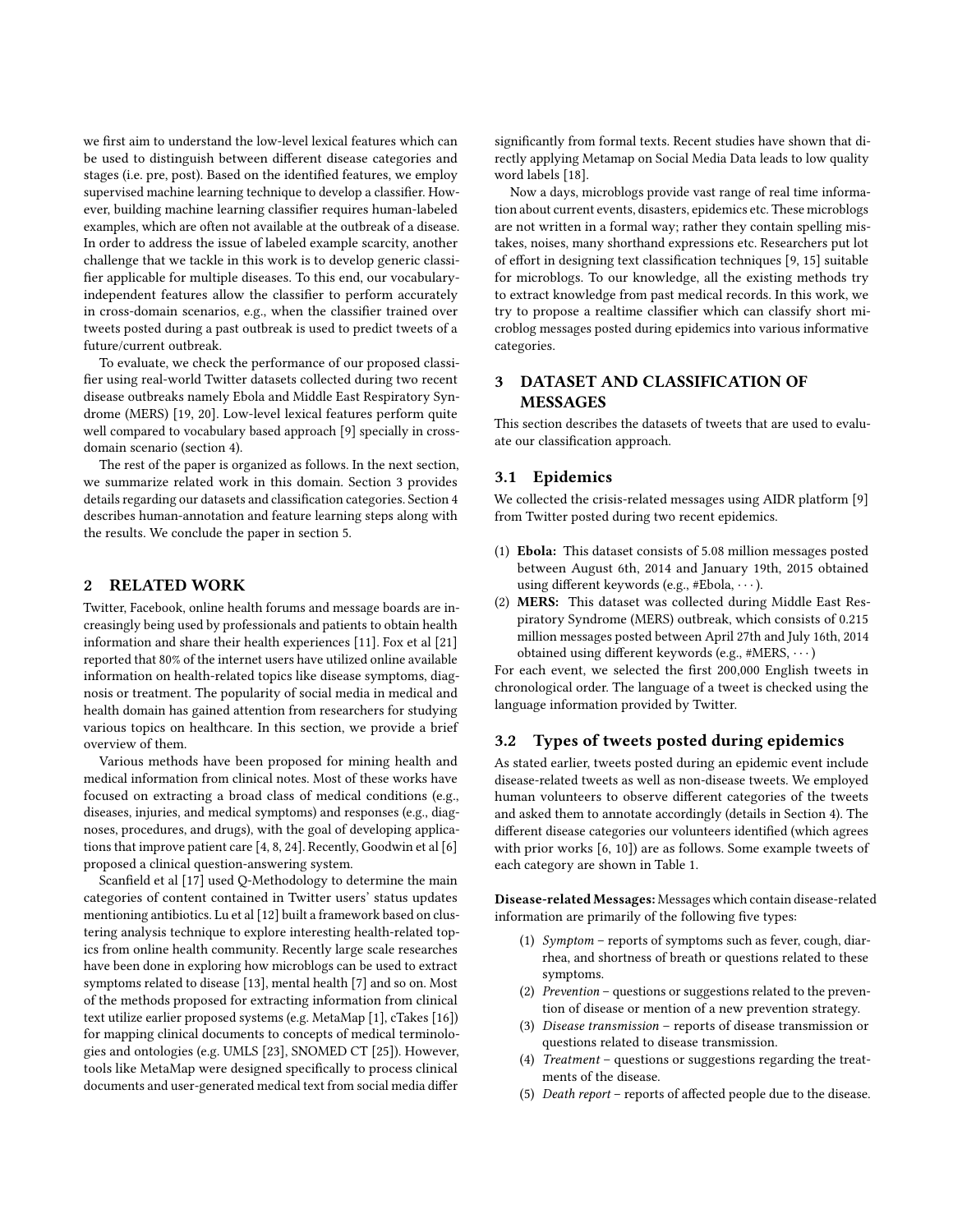<span id="page-2-1"></span>Table 1: Examples of various types of disease tweets (which contribute to information about epidemic) and non-disease tweets.

| <b>Type</b>        | Event                                                                                             | <b>Tweet text</b>                                                                                    |  |  |  |
|--------------------|---------------------------------------------------------------------------------------------------|------------------------------------------------------------------------------------------------------|--|--|--|
|                    | Disease tweets (which contribute to information about epidemic)                                   |                                                                                                      |  |  |  |
|                    | Ebola                                                                                             | early #ebola symptoms include fever headache body aches cough stomach pain vomiting and diarrhea     |  |  |  |
| Symptom            | <b>MERS</b>                                                                                       | middle east respiratory syndrome symptoms include cough fever can lead to pneumonia & kidney failure |  |  |  |
|                    | Ebola                                                                                             | ebola is a deadly disease prevent it today drink / bath with salty warm water                        |  |  |  |
| Prevention         | <b>MERS</b>                                                                                       | #mers prevention tip 3/5   avoid touching your eyes nose and mouth with unwashed hands               |  |  |  |
| <b>Disease</b>     | Ebola                                                                                             | airborne cdc now confirms concerns of airborne transmission of ebola                                 |  |  |  |
| transmission       | <b>MERS</b>                                                                                       | world health a camel reasons corona virus transmission                                               |  |  |  |
|                    | Ebola                                                                                             | tygerberg hospital is ready 2 treat ebola disease                                                    |  |  |  |
| Treatment          | <b>MERS</b>                                                                                       | cn-old drugs tested to fight new disease mers                                                        |  |  |  |
| Death              | Ebola                                                                                             | the largest #ebola outbreak on record has killed 4,000+                                              |  |  |  |
| report             | <b>MERS</b>                                                                                       | saudia arabia reports 102 deaths from mers disease                                                   |  |  |  |
| Non-disease tweets |                                                                                                   |                                                                                                      |  |  |  |
| Not                | lies then he came to attack nigeria with ebola disease what is govt doing about that too<br>Ebola |                                                                                                      |  |  |  |
| relevant           | <b>MERS</b>                                                                                       | good question unfortunately i have not the answer but something to investigate fomites #mers         |  |  |  |

#### <span id="page-2-3"></span>Table 2: Number of tweets present in different classes.

| Event |             |     |    | Symptom   Prevention   Transmission   Treatment   Death |    |        | Non dis- |
|-------|-------------|-----|----|---------------------------------------------------------|----|--------|----------|
|       |             |     |    |                                                         |    | report | ease     |
|       | Ebola       | 52  | 69 | 65                                                      | 59 |        | 56       |
|       | <b>MERS</b> | 105 |    | --                                                      | 74 | 68     | 84       |

Non-disease Messages: Tweets which do not contribute to disease awareness, most of the time containing sentiment/opinion of common people.

In this work, we try to classify tweets into various informative categories as stated above. We describe our classification technique in the next section.

#### <span id="page-2-0"></span>4 CLASSIFICATION OF TWEETS

As stated earlier, in this section we try to classify tweets posted during epidemic into following classes  $-$  (i). symptom, (ii). prevention, (iii) transmission, (iv) treatment, (v) death report, and (vi) nondisease. We follow a supervised classification approach for which we need a gold standard of labeled tweets.

### 4.1 Gold Standard

For training the classifier, we considered 2000 randomly selected tweets (after removing duplicates and retweets) related to both the events. Three human volunteers independently observed the tweets, deciding whether they contribute to information about epidemic.<sup>[1](#page-2-2)</sup> We obtained unanimous agreement (i.e., all three volunteers labeled a tweet similarly) for 87% of the tweets. For rest of the tweets, we follow majority verdict. Non-disease category contain large number of tweets compared to other classes. Hence, we discard the large number of extra tweets present in non-disease for tackling class imbalance. Table [2](#page-2-3) shows the number of tweets in the gold standard created.

### 4.2 Classification features

We aim to build a classifier which can be trained over tweets posted during past disease outbreaks and then directly can be used over tweets posted for future epidemics. Earlier Rudra et al. [\[15\]](#page-4-22) showed that low level lexical features are useful in developing event independent classifier and they can outperform vocabulary based approaches. Hence, we take the approach of using a set of event independent lexical and syntactic features for the classification task.

A disease independent classification of tweets requires lexical resources which provide domain knowledge and associated terms. In this work, we have considered large medical knowledgebase Unified Medical Language System (UMLS) [\[23\]](#page-4-19) comprises over 3 million concepts, each of which is assigned to atleast one of the 134 semantic type. Next, MetaMap [\[1\]](#page-4-17) is used for mapping texts to UMLS concepts. We perform pre-processing of the data by removing unnecessary words (URLs, mentions, hashtag signs, emoticons, punctuation, and other Twitter specific tags) from the tweets. For this purpose, we used the Twitter POS tagger [\[5\]](#page-4-24). After preprocessing tweets are passed as input to MetaMap which returns the set of tokens present in the tweet as concepts in UMLS Metathesaurus along with their corresponding semantic type. As mentioned in section [2,](#page-1-1) Metamap does not perform well in case of short, informal texts. Hence, for this study, we only consider those words which are formal English words and present in an English dictionary [\[2\]](#page-4-25). Finally, semantic types obtained from Metamap are utilized for finding the relevant features. Table [3](#page-3-0) lists the classification features (binary).

#### 4.3 Performance

We compare performance of our proposed set of lexical features with a standard Bag-of-Words (BOW) model similar to that in [\[9\]](#page-4-5) where unigrams are considered as features. We have removed (URLs, mentions, hashtag signs, emoticons, punctuation, stopwords, and other Twitter specific tags) from the tweets using Twitter pos tagger [\[5\]](#page-4-24).

Model selection: For this experiment, we consider four stateof-the-art classification models from Scikit-learn package [\[14\]](#page-4-26) —

<span id="page-2-2"></span><sup>&</sup>lt;sup>1</sup>All volunteers are regular users of Twitter, have a good knowledge of the English language.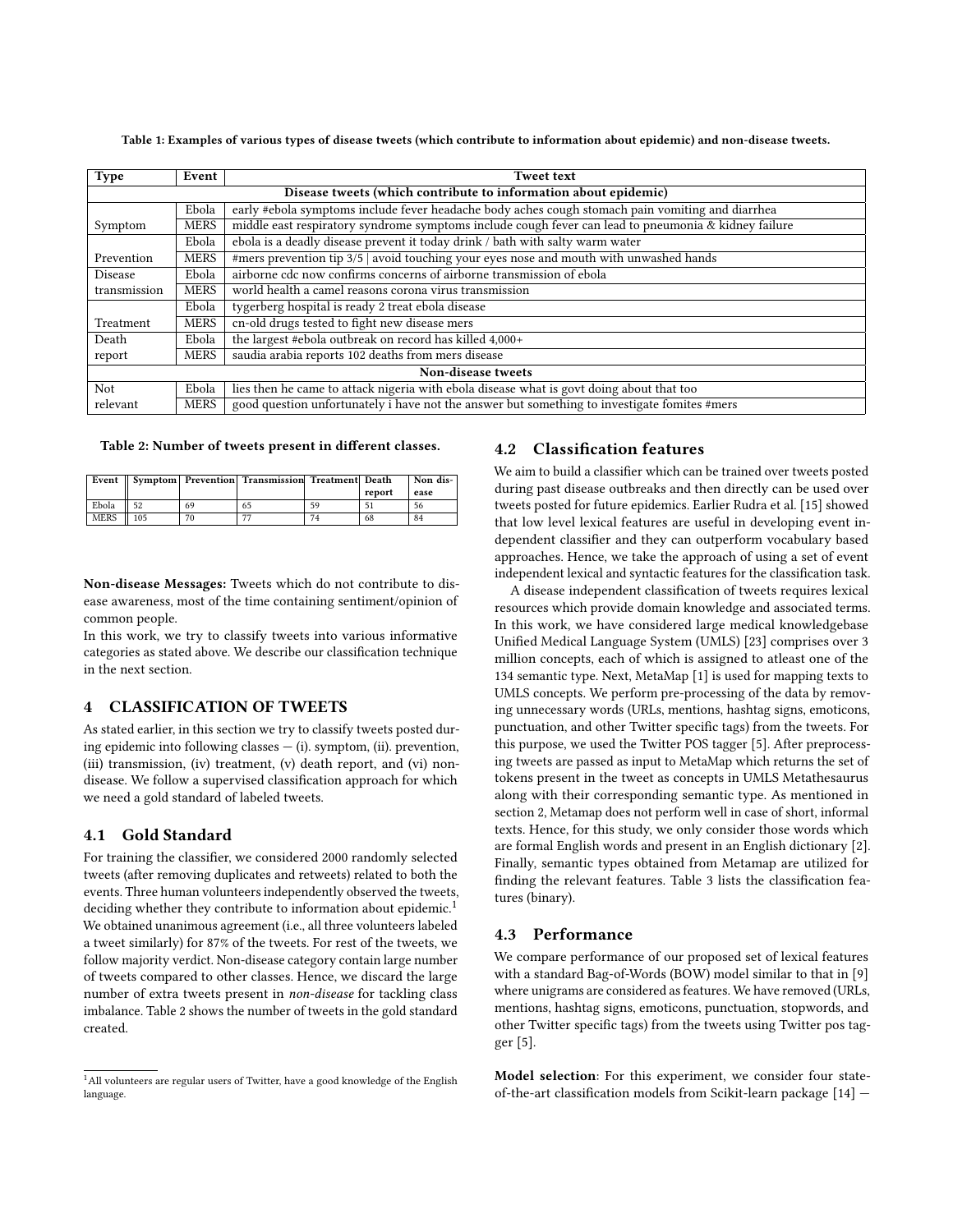Table 3: Lexical features used to classify tweets across different classes.

<span id="page-3-0"></span>

| Feature                           | Explanation                                                                                         |  |  |
|-----------------------------------|-----------------------------------------------------------------------------------------------------|--|--|
| Presence of sign/symptoms         | We check if a concept ('phsf', 'sosy') related to symptoms is present in the tweet. Expected to be  |  |  |
|                                   | higher in symptom related tweets. The semantic types which indicate the presence of such term       |  |  |
|                                   | are Sign or Symptom; Physiologic Function                                                           |  |  |
| Presence of preventive procedures | Concepts related to preventive procedures ('topp') mostly present in preventive category tweets.    |  |  |
| Presence of anatomy               | preventive procedures sometimes indicate taking care of certain parts of body. This feature iden-   |  |  |
|                                   | tifies the presence of terms related to body system, substance, junction, body part, organ, or      |  |  |
|                                   | organ Component. Concepts like 'bdsu', 'blor', 'bpoc' are present in tweets describing anatomical   |  |  |
|                                   | structures.                                                                                         |  |  |
| Presence of preventive terms      | Terms like 'preventive', 'prevention' etc. indicates tweets containing information about preventive |  |  |
|                                   | mechanism.                                                                                          |  |  |
| Presence of transmission terms    | Terms like 'transmission', 'spread' mostly present in tweets related to disease transmission.       |  |  |
| Presence of treatment terms       | Terms like 'treating', 'treatment' mostly present in tweets related to treatment.                   |  |  |
| Presence of death terms           | Tweets related to dead people contains terms like 'die', 'kill', 'death' etc.                       |  |  |

<span id="page-3-1"></span>Table 4: Classification accuracies of tweets, using (i) bag-ofwords features (BOW), (ii) proposed features (PRO). Diagonal entries are for in-domain classification, while the nondiagonal entries are for cross-domain classification.

| <b>Train set</b> | <b>Test set</b> |            |            |            |  |
|------------------|-----------------|------------|------------|------------|--|
|                  | Ebola           |            | MERS       |            |  |
|                  | <b>BOW</b>      | <b>PRO</b> | <b>BOW</b> | <b>PRO</b> |  |
| Ebola            | 84.78%          | 84.02%     | 65.69%     | 76.15%     |  |
| <b>MERS</b>      | 66.19%          | 74.72%     | 88.26%     | 81.05%     |  |

(i). Support Vector Machine (SVM) classifier with the default RBF kernel and gamma = 0.5, (ii). SVM classifier with linear kernel and l2 optimizer, (iii). Logistic regression, and (iv). Naive-Bayes classifier. SVM classifier with RBF kernel outperforms other classification models in case of proposed set of features and Logistic regression model shows best performance where unigrams are considered as features. Hence, we take following two classification models for rest of the study.

We compare the performance of the two feature-sets under two different scenarios (i) in-domain classification, where the tweets of same disease are used to train and test the classifier using 10 fold cross validation, and (ii) cross-domain classification, where the classifier is trained with tweets of one disease, and tested on another disease. Table [4](#page-3-1) shows the accuracies of the classifier using bag-of-words model (BOW) and the proposed features (PRO) on the tweets.

In-domain classification: BOW model performs well in the case of in-domain classification (diagonal entries in Table [4\)](#page-3-1) due to uniform vocabulary used during a particular event. However, performance of the proposed lexical features is at par with the bag-ofwords model.

Cross-domain classification: The non-diagonal entries of Table [4](#page-3-1) represent the accuracies, where the event stated on the left-hand side of the table represents the training event, and the event stated at the top represents the test event. The proposed model performs better than the BOW model in such scenarios, since it is independent

<span id="page-3-2"></span>Table 5: Recall (F-score) of tweets, using (i) bag-of-words features (BOW), (ii) proposed features (PRO).

| <b>Train set</b> | <b>Test set</b> |            |             |            |  |
|------------------|-----------------|------------|-------------|------------|--|
|                  | Ebola           |            | <b>MERS</b> |            |  |
|                  | <b>BOW</b>      | <b>PRO</b> | <b>BOW</b>  | <b>PRO</b> |  |
| Ebola            | 0.84(0.85)      | 0.84(0.84) | 0.65(0.66)  | 0.76(0.76) |  |
| <b>MERS</b>      | 0.66(0.65)      | 0.75(0.75) | 0.88(0.88)  | 0.81(0.81) |  |

of the vocabulary of specific events. For cross-domain classification, we have also measured precision, recall, f-score of classification for both set of features. Due to class imbalance problem, we consider weighted measure for precision, recall, and f-score which takes care of class imbalance. Table [5](#page-3-2) shows recall, and f-score for each set of features where left hand side represents training event and right hand side represents test event. Our proposed set of features achieve high recall and f-score compared to bag-of-words model which indicates low level lexical features can show promising performance in classifying tweets posted during future epidemics.

#### 4.4 Analyzing misclassified tweets

From table [4,](#page-3-1) it is clear that in cross-domain scenario around 25% tweets are misclassified. In this part, we analyze different kind of errors present in the data and also identify the reasons behind such misclassification. It is observed that in most of the cases tweets from symptom, prevention, and transmission classes are wrongly tagged as not relevant due to absence of the features presented in table [3.](#page-3-0) When we train our proposed model using Ebola data and test it over MERS, tweets belonging to symptom, prevention, and disease transmission classes are misclassified as non-disease in 12%, 13% and 8% of the cases respectively. Sometimes, same tweet contains information about more than one class like both symptoms and prevention or symptoms and transmission. In such cases, classifier is confused and selects a label arbitrarily. Table [6](#page-4-27) shows examples of misclassified tweets, with their true and predicted labels. In most of the cases, we need some features which can discriminate between two closely related classes. In future, we will try to incorporate more low level lexical features to improve classification accuracy.